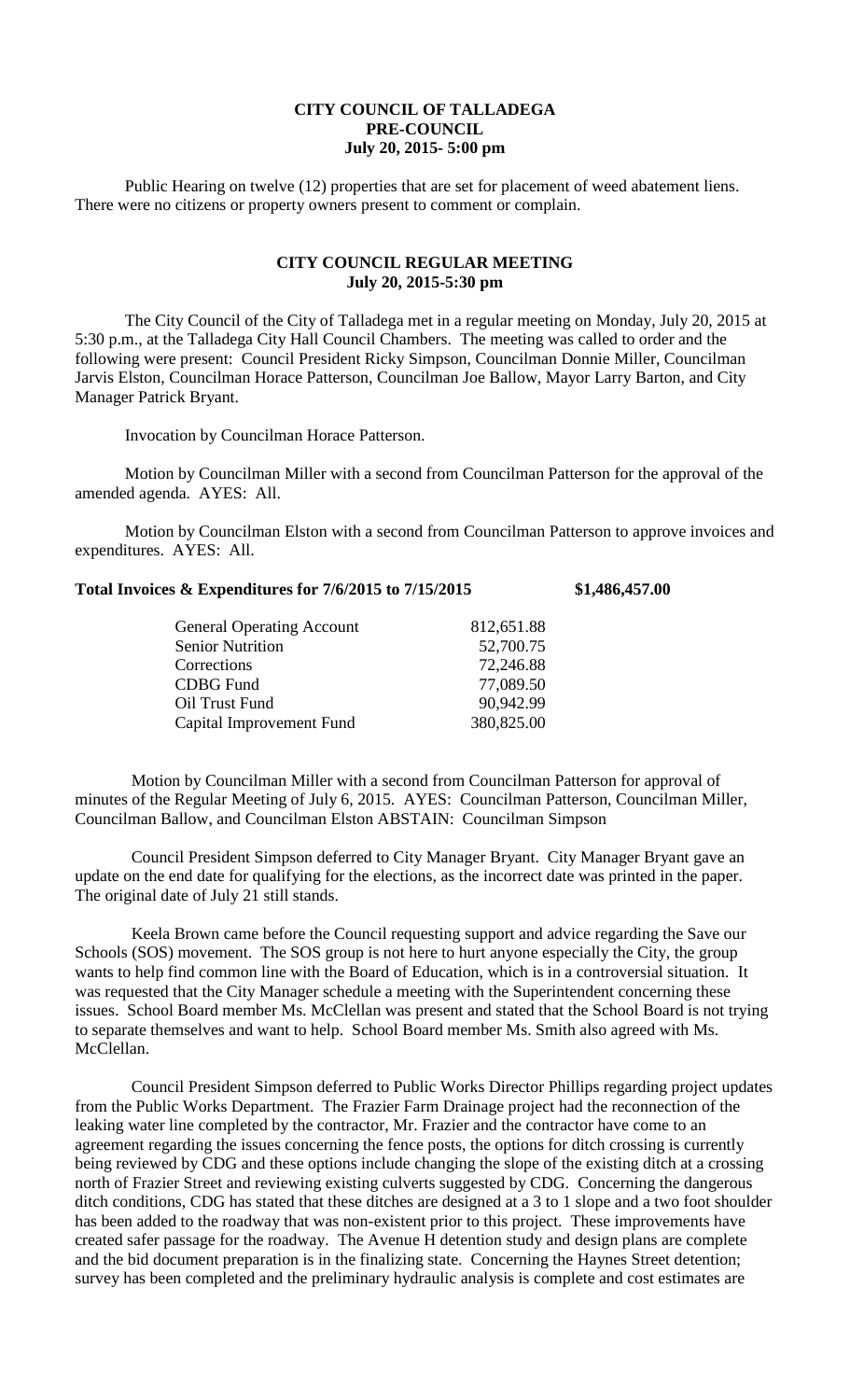currently being prepared. The Brignoli Street culvert had the field survey complete and the final report has been submitted. Regarding the Isbell Circle bridge replacement, the PS&E plans have been submitted for review and are approximately 90% complete. The plan review will be delayed until the environmental documentation is approved. Tract sketches have been prepared for obtaining property owner signatures and Memorandum of Agreement has been signed by the Alabama Historical Commission. The Coosa and West Bridge replacement had its foundation report approved and the final report submitted to ALDOT. The materials report has been approved and the final report submitted to ALDOT. The property field survey has been completed and the legal description will be written after ROW has been finalized.

**Resolution #3551** authorizing a weed abatement lien for vacant lot on 102 McClellan Street. **Resolution #3552** authorizing a weed abatement lien for vacant lot on East Sloan Avenue (Parcel ID# 1305223008001000)

**Resolution #3553** authorizing a weed abatement lien for vacant lot on corner of Cobb and McMillian Street (Parcel ID# 1307263013057000)

**Resolution #3554** authorizing a weed abatement lien for vacant lot on 411 Dumas Avenue **Resolution #3555** authorizing a weed abatement lien for corner of Court Street and South Street (Parcel ID# 1308274017002001)

**Resolution #3556** authorizing a weed abatement lien for vacant lot on Long Street (Parcel ID# 1308283008023000)

**Resolution #3557** authorizing a weed abatement lien for vacant lot on Jackson Street (Parcel ID# 1308272034019000)

**Resolution #3558** authorizing a weed abatement lien for vacant lot on corner of Mosley and Spring Streets (Parcel ID# 1308272002001000)

**Resolution #3559** authorizing a weed abatement lien for vacant lot on Knox Street (Parcel ID# 1306233015005000)

**Resolution #3560** authorizing a weed abatement lien for vacant lot on corner of Spring and Howard Streets (Parcel ID# 1305223012007000)

**Resolution #3561** authorizing a weed abatement lien for vacant lot on 509 West Street (Parcel ID# 1305223010017000)

**Resolution #3562** authorizing a weed abatement lien for vacant lot on Neal Street off Howard Street (Parcel ID# 130522300503800)

Motion by Councilman Ballow with a second from Councilman Patterson to approve Resolutions #3551 to #3562. Roll Call. AYES: All.

**Resolution #3563** approving travel advances for Police Chief Busby to attend the Alabama Association of Chiefs of Police Summer Conference/CLEEP Training in Orange Beach, Alabama.

Motion by Councilman Patterson with a second from Councilman Ballow to approve Resolution #3563. Roll Call. AYES: All.

**Resolution #3564** authorizing removal of junk cars and assessing lien for cost of abatement to 722 Pulliam Street.

**Resolution #3565** authorizing removal of junk cars and assessing lien for cost of abatement to 380 Christian Street.

Motion by Councilman Patterson with a second from Councilman Ballow to approve Resolutions #3564 to #3565. Roll Call. AYES: All.

**Resolution #3566** approving a Franchise Agreement with  $M^2$  Connections for use of the Public Right-of-Ways.

Motion by Councilman Elston with a second from Councilman Patterson. Roll Call. AYES:

All.

**Resolution #3567** approving a maintenance agreement with ALDOT for signage and roadway markings for Rail Road Passive Warning Device at Avenue H.

**Resolution #3568** approving a maintenance agreement with ALDOT for signage and roadway markings for Rail Road Passive Warning Device at Stephen J. White Memorial Blvd.